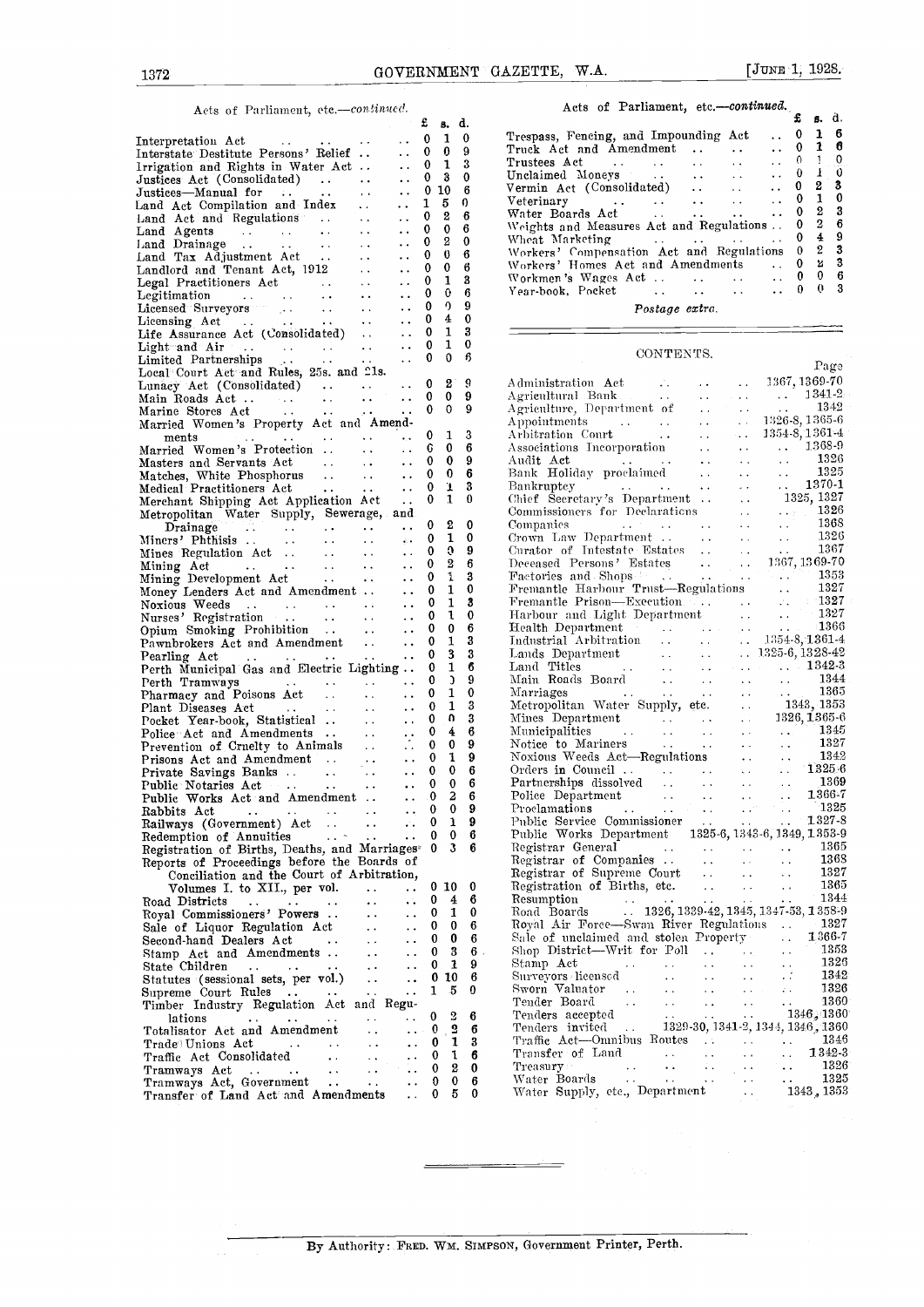

# Government Gazette

## PERTH, FRIDAY, 1 JUNE 1928 No. 26

© STATE OF WESTERN AUSTRALIA

### **CONTENTS**

Administration Act Agricultural Bank Agriculture, Department of Appointments Arbitration Court Associations Incorporation Audit Act Bank Holiday proclaimed Bankruptcy Chief Secretary's Department Commissioners for Declarations Companies Crown Law Department Curator of Intestate Estates Deceased Persons' Estates Factories and Shops Fremantle Harbour Trust—Regulations Fremantle Prison—Execution Harbour and Light Department Health Department Industrial Arbitration Lands Department Land Titles Main Roads Board Marriages Metropolitan Water Supply, etc. Mines Department Municipalities Notice to Mariners Noxious Weeds Act—Regulations Orders in Council Partnerships dissolved Police Department Proclamations Public Service Commissioner Public Works Department Registrar General Registrar of Companies Registrar of Supreme Court Registration of Births, etc. Resumption